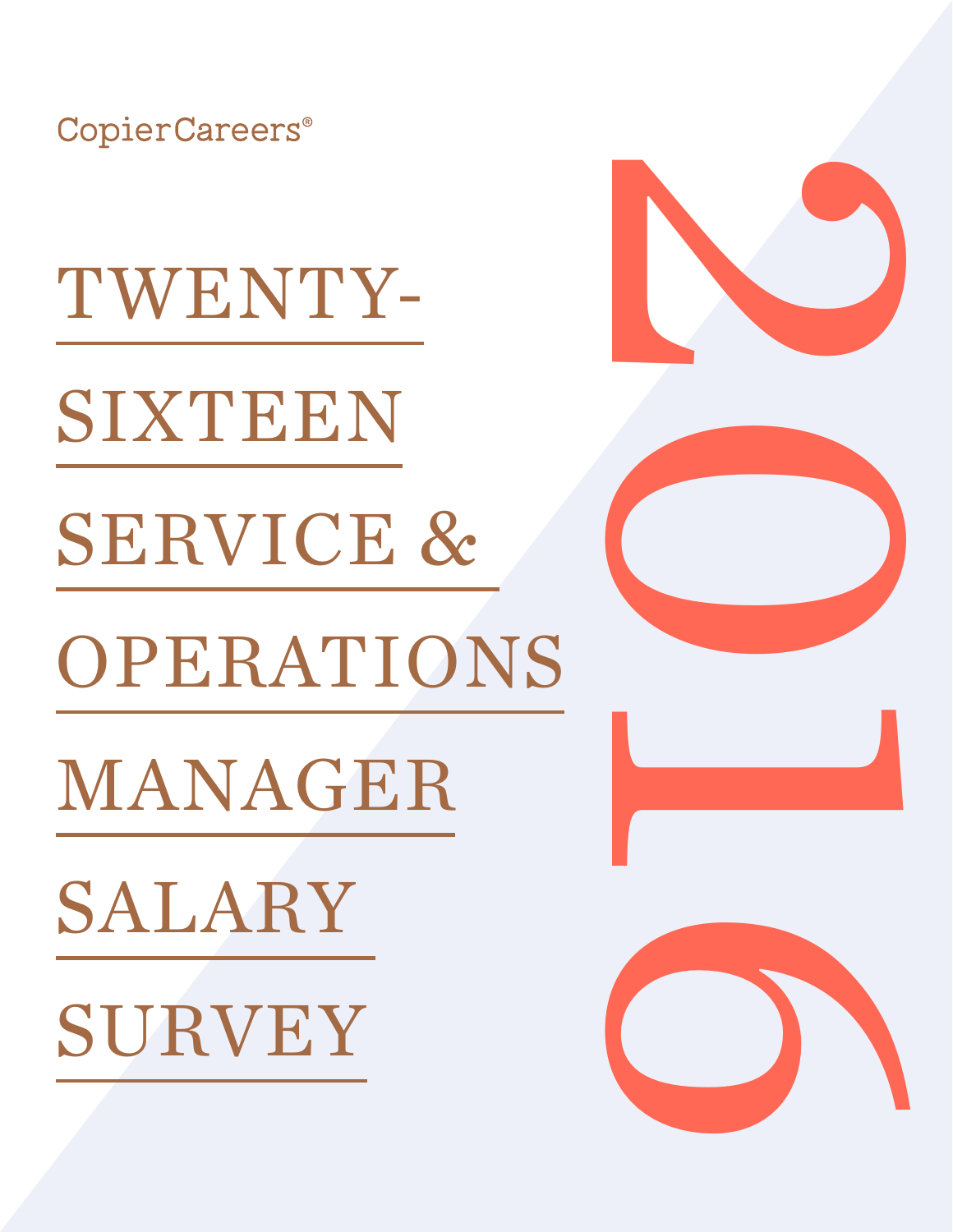# IT IS NOT AN EXAGGERATION TO SAY THAT THE PAST TEN YEARS HAVE REMADE THE COPIER INDUSTRY COMPLETELY.

The dealer channel, once focused on hardware sales and paper-based processes, has evolved to provide sophisticated information management services delivered across vast networks of varied devices. This convergence of the copier and IT industries has bolstered independent dealers in numerous ways, providing them with new, reliable revenue streams and ushering in an era of stability and growth.

As the channel has evolved to take advantage of  $21<sup>st</sup>$  century business opportunities, the professionals who work in the channel have had to adjust their mindsets and evolve their skills. One of the roles that has been most changed by the evolution of the copier channel is that of the service manager.

"In the old days, service managers were the guys who knew exactly where to kick some machine to make it work," says Paul Schwartz, president of Copier Careers®, a recruiting firm that works exclusively with copier channel employers and candidates. "But now the service manager or operations manager is a much more strategic and analytic role, focused on managing sophisticated workflow solutions and collaborating closely with the people responsible for sales, finance, and business strategy."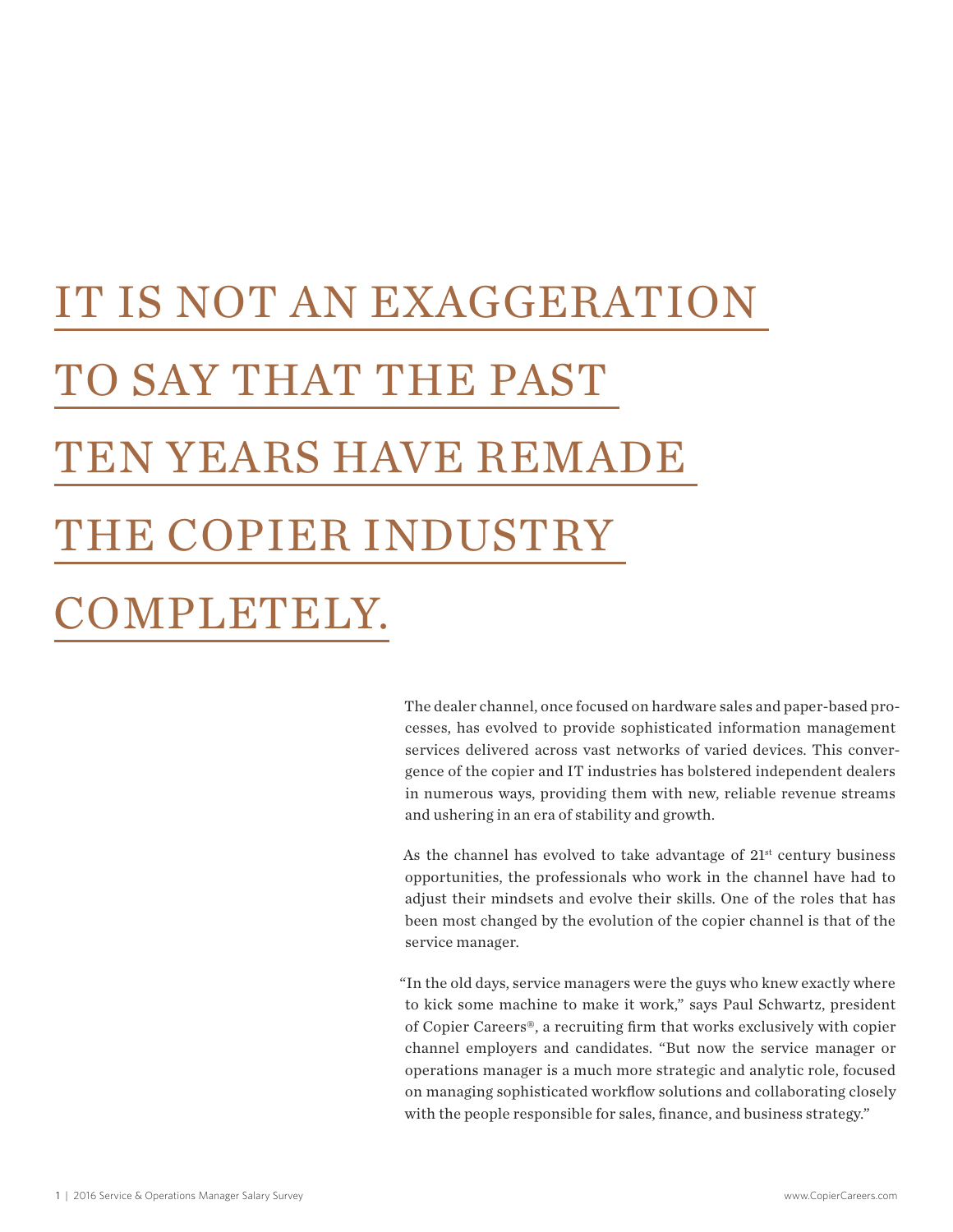

ONE THOUSAND EIGHT HUNDRED & SIXTY-FOUR SERVICE AND OPERATIONS MANAGERS PARTICIPATED IN THIS YEAR'S SALARY SURVEY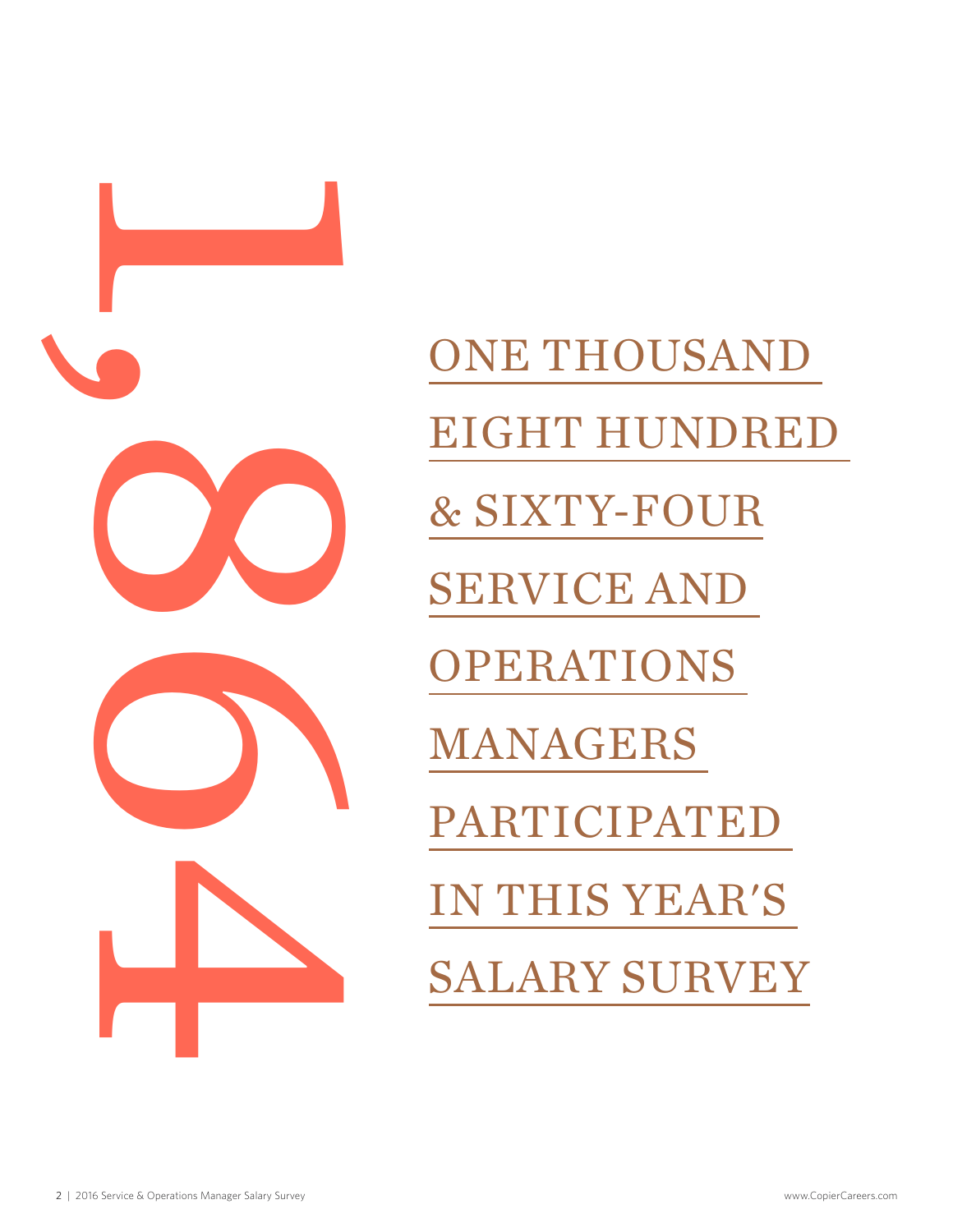



#### **HOW MANY PEOPLE DO YOU SUPERVISE?**



#### *Since 2002, Copier Careers has conducted annual surveys of copier service technicians, sales managers, and service & operations managers.* In 2011, we added a fourth survey of sales representatives. These surveys track a variety of data and measure how well industry professionals are compensated, how satisfied they are in their careers, and how well their needs align with the needs of industry employers.

Our 2016 Service & Operations Manager Salary Survey reflects the responses of 1,864 copier channel service managers, operations managers, vice presidents of service, general managers, and regional service managers who took our online survey during the past year. They work for single-location independent dealerships (16%), multi-location regional dealerships (37%), national sales and service organizations (20%) and OEMs (16%). Another 11 percent list their employers as "other," a designation which likely includes many IT and MNS providers. The size of the departments they manage varies significantly, with 21 percent managing fewer than 10 people, 23 percent managing between 11 and 20 people, 20 percent managing between 21 and 50 people, 18 percent managing between 51 and 100 people, and 18 percent managing more than 100 people.

#### **AV E R A G E H O U R S WORKED PER WEEK**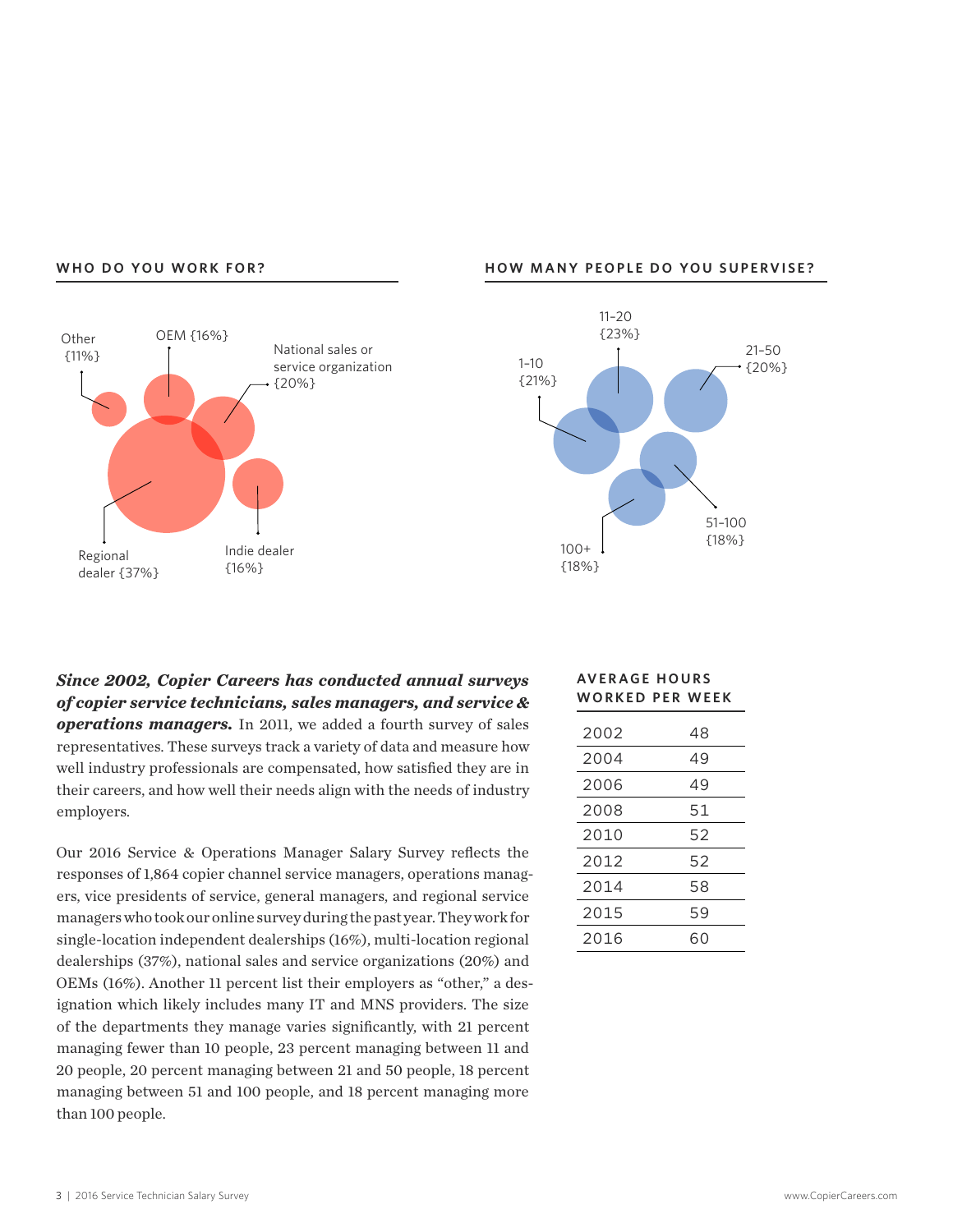#### **AVERAGE ANNUAL SALARY**

|                             | 2004     | 2006     | 2008     | 2010     | 2012     | 2014     | 2015     | 2016     |
|-----------------------------|----------|----------|----------|----------|----------|----------|----------|----------|
| All job titles              | \$69,220 | \$70,547 | \$75,554 | \$75,795 | \$78,428 | \$81,332 | \$84,161 | \$84,426 |
|                             |          |          |          |          |          |          |          |          |
| <b>Service Manager</b>      | \$60,099 | \$61,564 | \$67,739 | \$67,008 | \$71,010 | \$74,553 | \$76,267 | \$77,411 |
| <b>Regional Service Mgr</b> | \$69,367 | \$69,990 | \$74,029 | \$72,107 | \$75,002 | \$77,222 | \$78,612 | \$78,683 |
| <b>VP of Service</b>        | \$72,813 | \$74,112 | \$79,621 | \$78,765 | \$79,040 | \$81,318 | \$83,025 | \$84,519 |
| <b>Operations Mgr</b>       | \$71,840 | \$74,169 | \$79,063 | \$82,105 | \$83,887 | \$86,657 | \$90,037 | \$90,037 |
| <b>General Manager</b>      | \$71,980 | \$72,899 | \$77,318 | \$78,991 | \$83,201 | \$86,908 | \$89,863 | \$91,480 |

*The majority of service and operations managers (58%) say they're either satisfied or very satisfied with their level of compensation.* Twenty-two percent say they're neutral—neither satisfied nor dissatisfied—and 20 percent say they're either dissatisfied or very dissatisfied with their compensation.

Salaries for this position vary by job title, with general managers earning the highest average salaries (\$91,480). They are followed by operations managers (\$90,037), vice presidents of service (\$84,519), regional service managers (\$78,683), and service managers (\$77,411). In addition to cash compensation, 99 percent of respondents received health benefits this year, 99 percent received a company car or a car allowance, 55 percent were reimbursed for certifications, 39 percent received company-paid education or training, and 29 percent were reimbursed for tuition expenses. Seventy-seven percent received some form of personal performance bonus over the past year, and 69 percent participated in company profit sharing programs.

According to Jessica Crowley, Business Development Manager and Senior Recruiter for Copier Careers, compensation for service and operations managers has become more closely tied to performance over the past few years, as understanding and improving managed service margins has become a key responsibility for people in this position. "The more knowledgable service managers become on the finance side, the better equipped they are to adjust their workflows and price their services to ensure healthy margins," says Crowley. "Over the past few years, we've seen that translate into more bonus potential for service managers and higher levels of satisfaction with compensation."

Overall job satisfaction is lower than satisfaction with compensation: only 48 percent of service managers say they are either satisfied or very satisfied with all aspects of their jobs. According to Crowley, overall job satisfaction is typically more important to service managers than compensation alone.

"Compensation is huge," says Crowley. "But based on the conversations I've been having with service managers, being exposed to new challenges and having the ability to run a department well are the most important things. It's in the service manager's nature to want to fix things, whether that's a machine or a situation. So feeling like they're able to constantly improve their dealerships and achieve their goals is absolutely essential to overall job satisfaction."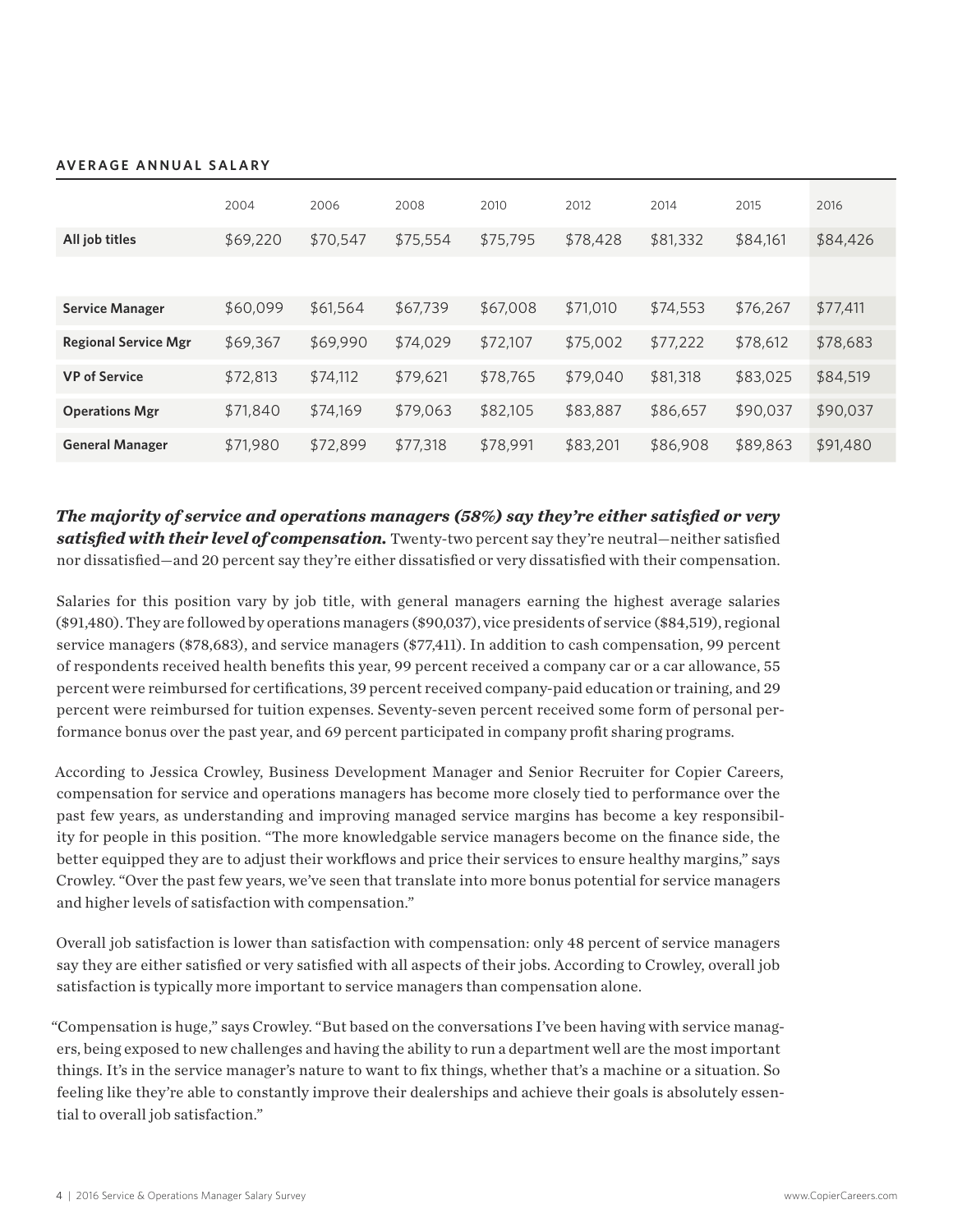



**OVERALL SATISFACTION**

#### *One of the most significant changes we've seen recently is that the average experience level of service and operations managers has plummeted.* In 2011, the average service manager had worked in the copier channel for 26 years. This year, the average length of service is only 13 years.

Why the sudden drop? We believe a number of economic, demographic, and technological factors are involved, all of which have contributed to a swift generational transformation in this position.

"We've seen a pretty clear shift when it comes to the service manager role," says Crowley. "Over the past few years, a lot of the break/ fix-oriented service managers have either retired from the industry or been replaced by someone with a better handle on how to run a solutions-based service organization. There's been a definite changing of the guard."

With this shift, other changes have occurred as well. For one, the percentage of women in service manager positions has doubled over the past six years, from 10 percent in 2010 to 20 percent today. We've also seen a major values shift as job-related issues that barely registered in the early days of this survey have become hugely important to today's service managers. Issues like "seeing how my job helps achieve company goals" and the "ability to work with leading-edge technology" have become essential factors in overall job satisfaction.

#### **AV E R A G E N U M B E R OF YEARS IN COPIER INDUSTRY**

| 2002 | 23 |
|------|----|
| 2004 | 23 |
| 2006 | 25 |
| 2008 | 23 |
| 2010 | 25 |
| 2012 | 23 |
| 2014 | 19 |
| 2015 | 16 |
| 2016 | 13 |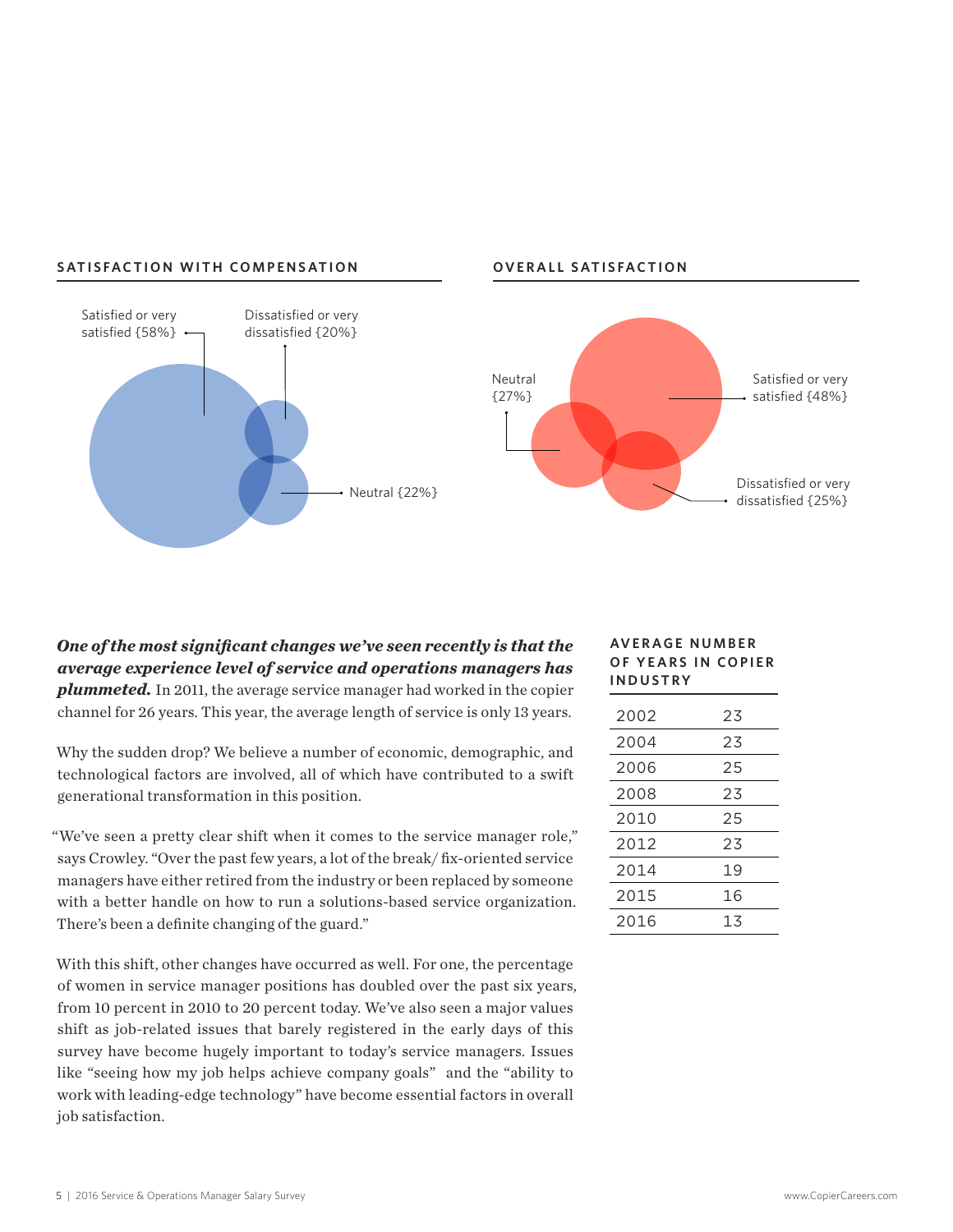*"IT'S IN THE SERVICE MANAGER'S NATURE TO WANT TO FIX THINGS, WHETHER THAT'S A MACHINE OR A SITUATION."*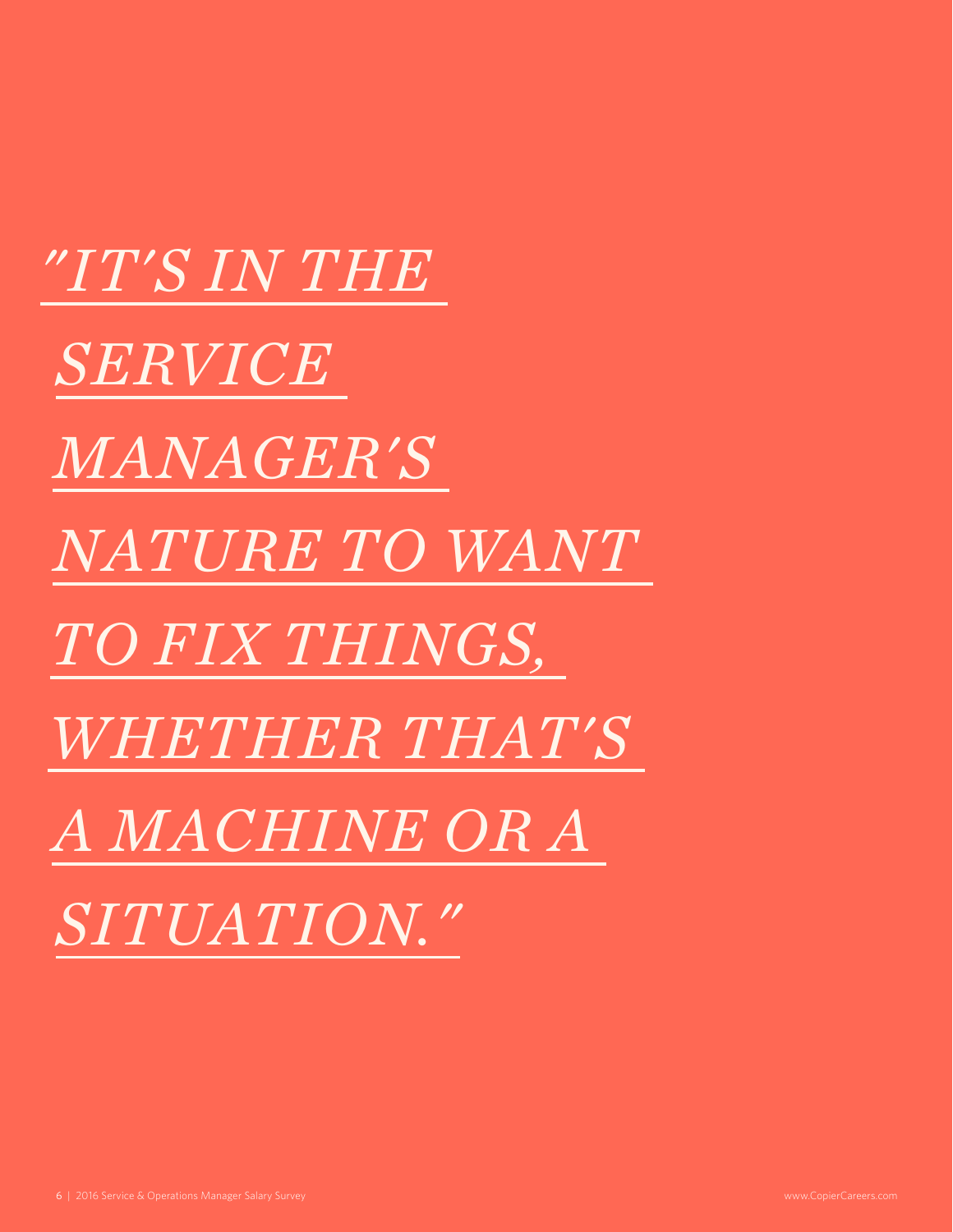## *THE AVERAGE COPIER CHANNEL SERVICE MANAGER WORKS 60 HOURS PER WEEK*

#### **TOP NON-CASH/ INDIRECT CASH REWARDS**

1. Health benefits

- 2. Company car/car allowance
- 3. Certification reimbursement
- 4. Further education/training
- 5. Tuition reimbursement

#### **TOP REASONS FOR EARNING BONUSES**

- 1. Personal performance
- 2. Company profit sharing
- 3. Certification/training
- 4. Project milestone completion
- 5. Signing bonus

### *One thing that hasn't changed much over the past decade is the desire of copier channel employers to recruit from within the*

*industry.* As the service manager position has transitioned to a more analytic and strategic role, it has become less important for the person in that position to have a break/fix background and, conceivably, we might expect to see more dealerships recruiting service managers from IT, finance, or other industries. To date, that has not come to pass, and we still see a strong preference among copier channel employers to either promote from within the company or recruit from within the copier channel.

"Despite all of the technological changes that have taken place over the past decade, the copier channel has stayed intact," says Schwartz. "It's a real testament to the strength and persistence of the independent dealer channel. Although the channel has continued to broaden, it is still a very specific niche, and time after time we find that our clients prefer to hire candidates who have come up through the channel and who understand the ins and outs of this industry."

Crowley adds that some of this preference may be due to our industry's continued strong emphasis on customer service.

"When it comes to the service manager position, no matter how much our clients want that individual to run the numbers and figure out where the profit is, they have an even greater need to find a service manager with a really strong customer service focus," says Crowley. "No matter how technically sophisticated this industry becomes, it will always at its core be about service and relationships."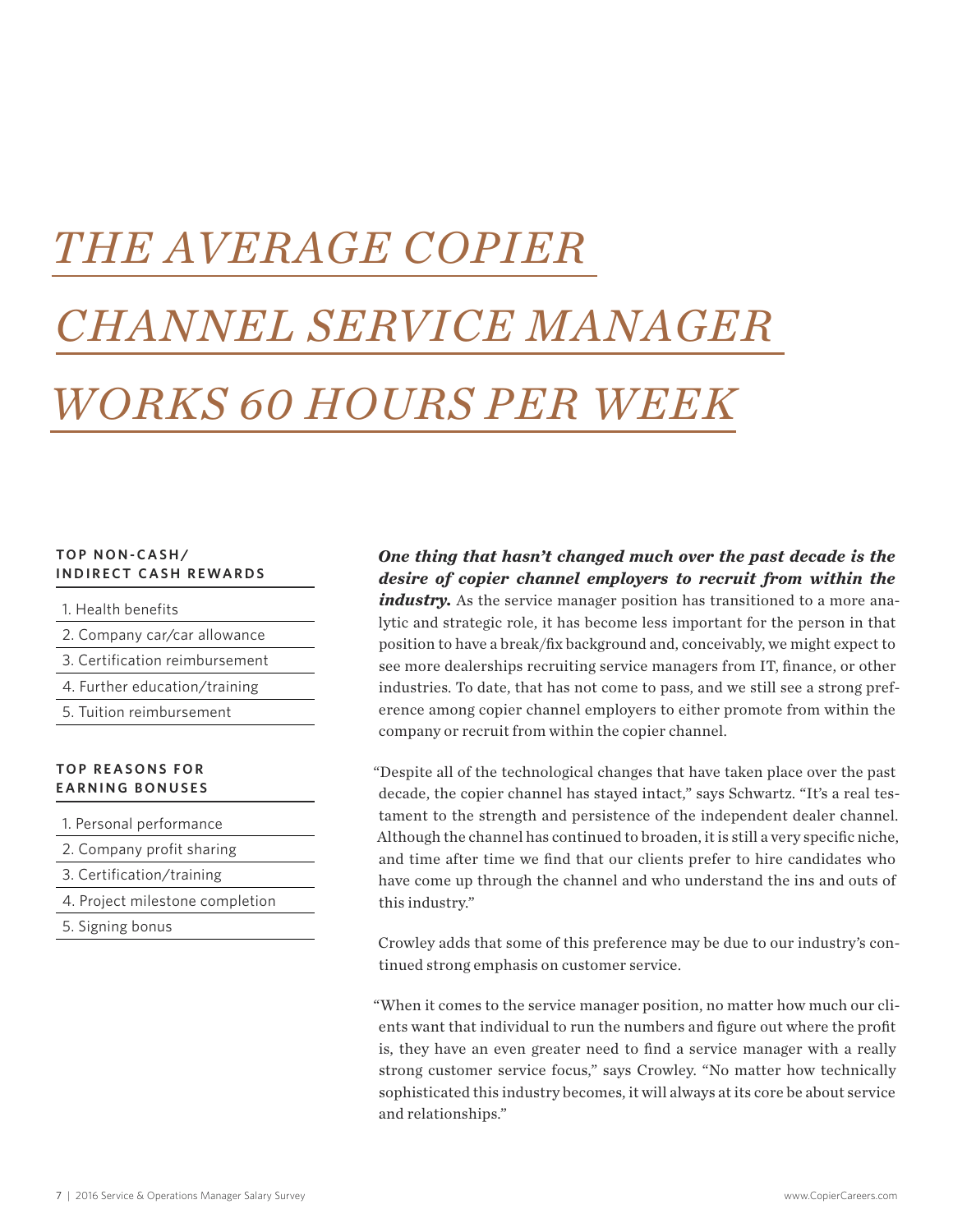#### **ARE YOU LOOKING FOR A NEW JOB?**



#### **WHY ARE YOU LOOKING FOR A NEW JOB?**

- 1. Want higher compensation
- 2. Job market opportunities are too good to pass up
- 3. Seeking a more dynamic company
- 4. Seeking more interesting work
- 5. Don't like my current company's management or culture

#### WHICH JOB-RELATED ISSUES MATTER MOST TO YOU?

- 1. Base pay
- 2. Benefits
- 3. Company's understanding of the importance of IT
- 4. Bonus opportunities
- 5. Understanding the company's business strategy
- 6. Ability to work with leading-edge technology
- 7. Financial stability of company
- 8. Ability to work on creating new innovative IT solutions
- 9. Involvement in company strategy setting and determining goals
- 10. Company-provided computer